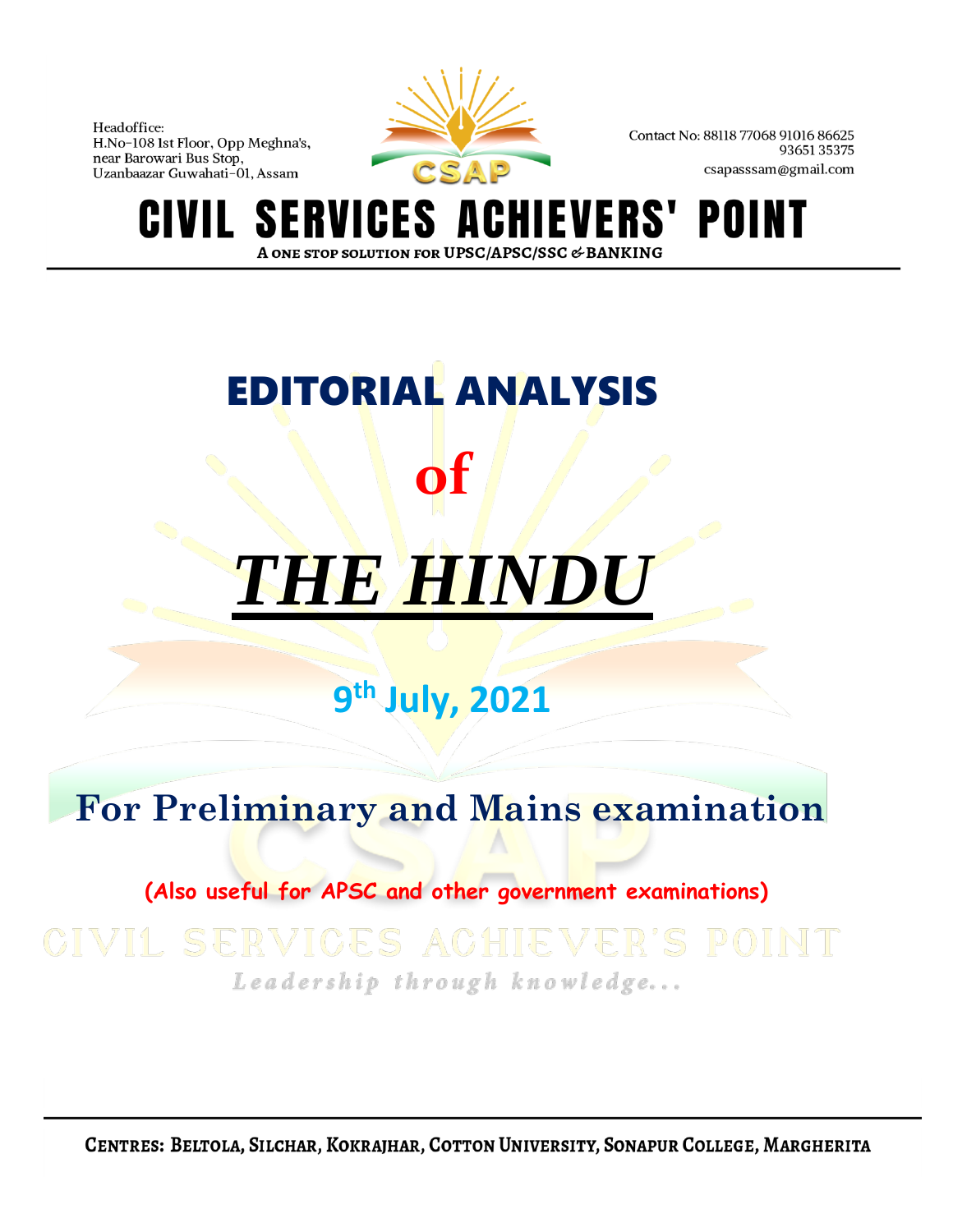

Contact No: 88118 77068 91016 86625 9365135375 csapasssam@gmail.com

#### **SERVICES A** CHIEVERS' POINT A ONE STOP SOLUTION FOR UPSC/APSC/SSC & BANKING

#### **EDITORIALS**

#### **G.S PAPER 2 – Polity and Governance**

#### **New phase**

- The reconstitution of the Union Council of Ministers on Wednesday was guided by both political and administrative considerations. As many as 36 new faces were inducted and 12 dropped from the council, which now has 78 members, just three shy of the upper limit of 81.
- In 2014, the Bharatiya Janata Party (BJP) began its rule advertising its 45-member Council of Ministers as an attempt at minimum government, but the restraint was quietly abandoned in the following years. The political aspirations of communities and regions are difficult to satiate in a country as vast and diverse as India.
- Prime Minister Narendra Modi has made an attempt to make his Council more diverse and representative, in a manner that fts his political priorities.
- The new composition of the Council is in step with the BJP's relentless efforts to rope in OBC groups, Dalits and tribes people under its Hindutva umbrella politics. This accommodation is crucial for the BJP to continue its dominance in Uttar Pradesh, Bihar and other Hindi-speaking regions, where caste tensions are simmering.
- New inductions and elevations also signal a continued effort by the BJP to expand its influence to new areas such as West Bengal and the northeastern States. Barring the continuing under-representation of Muslims, the council is impressively representative of Indian diversity.
- Governance issues might have been a factor in the axing of some of the Ministers. Harsh Vardhan, Ravi Shankar Prasad and Prakash Javadekar were among those who got the marching orders, apparently for mishandling the pandemic, relations with global IT giants and governmental communication, respectively.
- New inductees such as Ashwini Vaishnaw and Jyotiraditya Scindia have administrative skills that could prove valuable in crucial ministries that they now head. Individual talent and accountability both can only be contextual, and in a highly centralised system they become immaterial.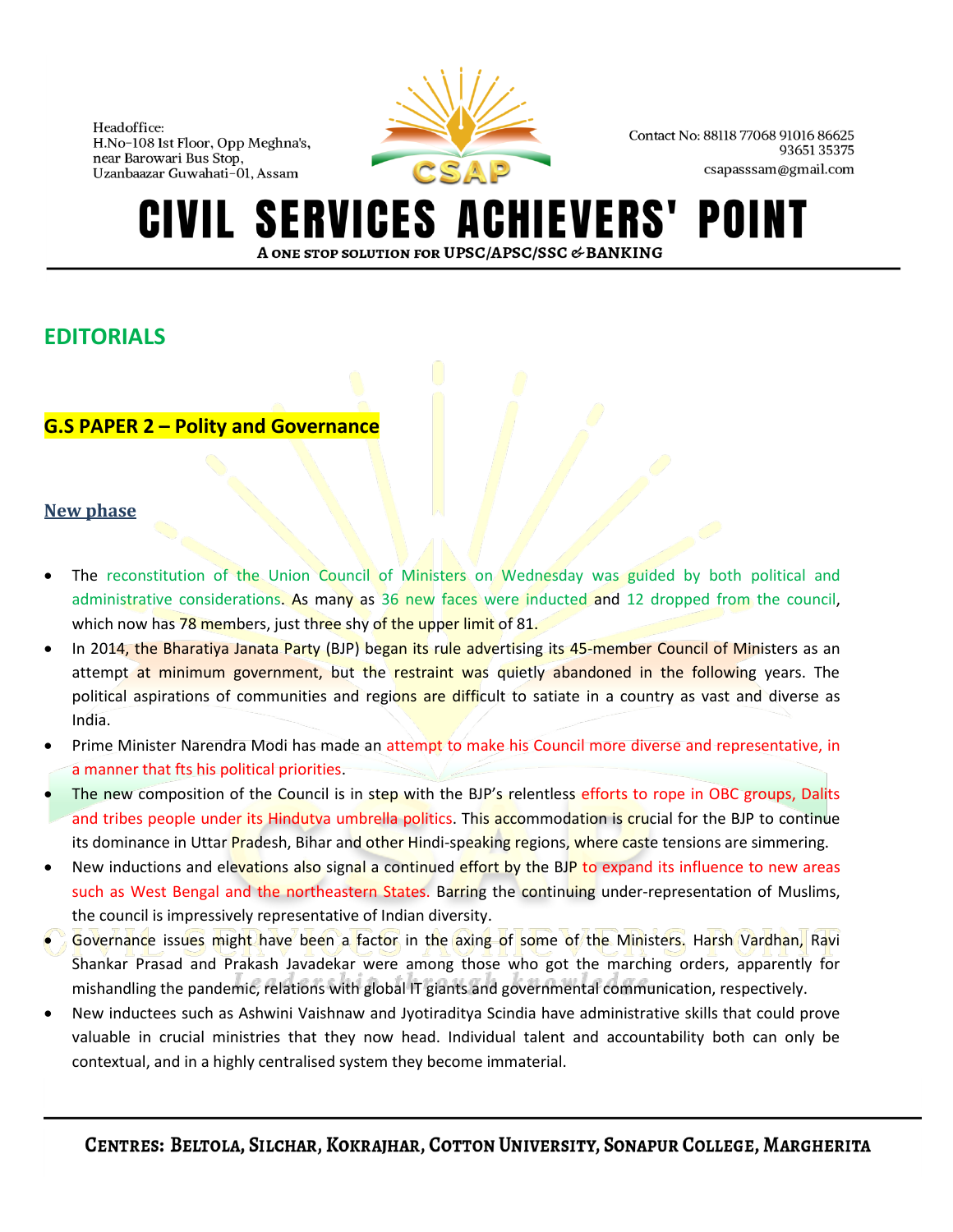

Contact No: 88118 77068 91016 86625 9365135375 csapasssam@gmail.com

### **CIVIL SERVICES ACHIEVERS' POINT** A ONE STOP SOLUTION FOR UPSC/APSC/SSC & BANKING

- The Ministers must be empowered to plan and take decisions in their respective areas.
- The notion of collective responsibility of the cabinet must be infused with meaning.
- Discussions in the cabinet must be open. Proposals that come for the cabinet's consideration must go through rigorous technical vetting and wide political consultations.
- The recomposition was intended to enhance governance, rev up the economy and fuel the BJP's political march ahead of crucial State elections and the 2024 Lok Sabha elections. All these would be possible only if all hands are on the deck. Assembling a team is indeed a crucial task of a captain; allowing them to flourish as individuals while playing as a team is equally critical.

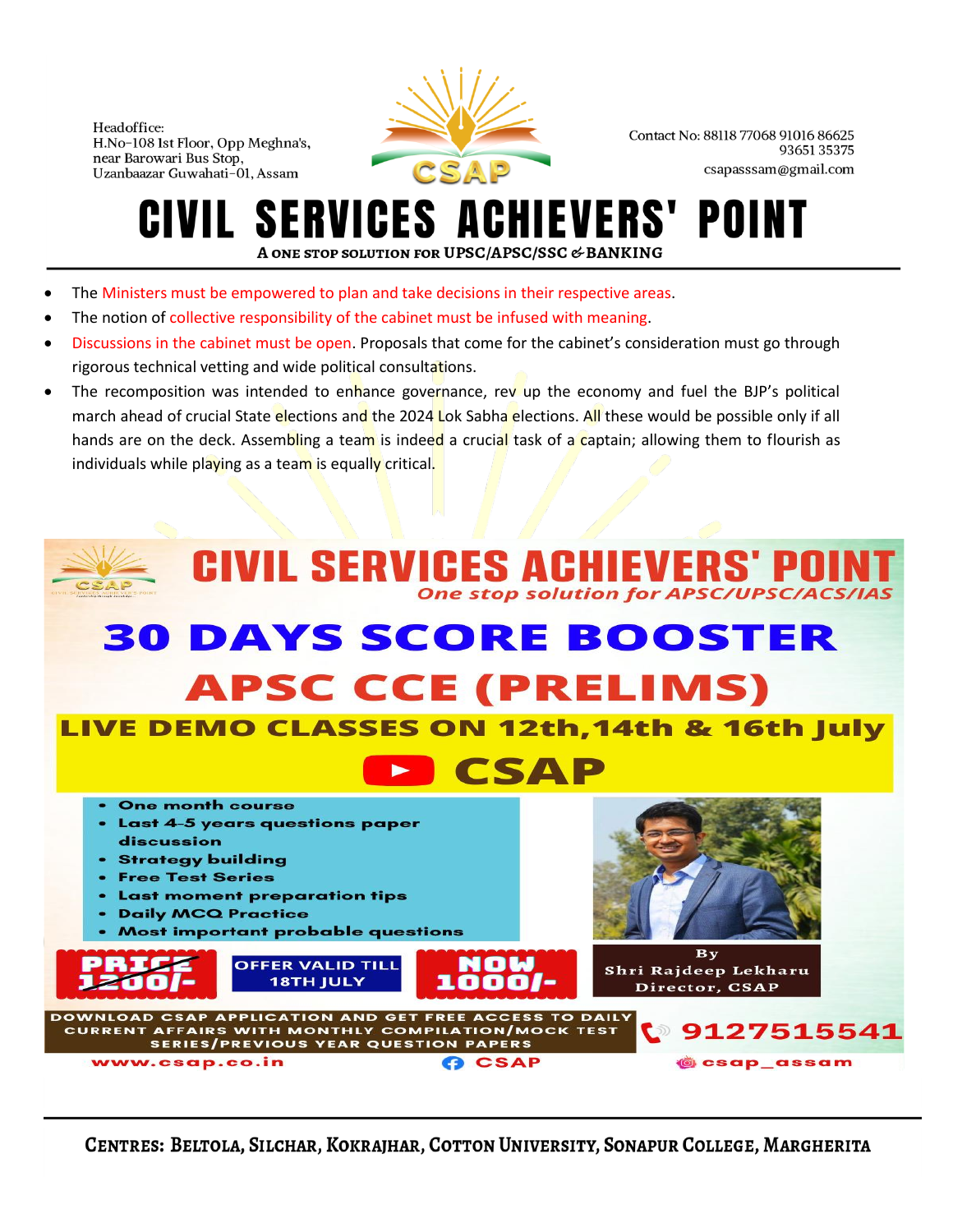

Contact No: 88118 77068 91016 86625 9365135375 csapasssam@gmail.com

#### **SERVICES A IEVERS'** POINT IVIL-A ONE STOP SOLUTION FOR UPSC/APSC/SSC & BANKING

#### **G.S PAPER 2 – Polity and Governance**

#### **Tracking fugitives everywhere**

- Indian law on extradition is spread across the Indian Penal Code as well as various laws pertaining to narcotic drugs, Information Technology, hijacking, and so on.
- Procedural laws have the Code of Criminal Procedure as their backbone but there are other laws too, such as the Extradition Act, the Narcotic Drugs and Psychotropic Substances Act, the Prevention of Corruption Act, the Prevention of Money Laundering, and so on.

#### **Investigation and prosecution**

- The bulk of the investigation and prosecution work happens at police stations in the States, while Central agencies take up the important cases. Central agencies have developed reasonable expertise because they are focussed only on investigation and prosecution work, whereas State police forces (except specialised wings) are engaged in law-and-order work as well as investigations.
- There is a tendency to close investigations once the accused have absconded, and an overwhelming tendency to bank on statements obtained from the accused or during interrogation before closing investigations.
- It would be interesting to know what proportion of arrest warrants obtained by investigation agencies of States pertain to persons who have absconded or are 'wanted', whether within India or abroad.
- Some police stations do initiate proceedings for attachment of property and declaration of the accused as proclaimed offenders, but the number of cases where coordinated efforts are made to pursue fugitives domestically or internationally – are hardly documented.
- If the number of Red Corner Notices issued are of any indication, only about 750 such criminals are wanted by Indian agencies. The number of Blue Corner Notices issued is about 300. Theoretically there exists a system of tracking criminals worldwide – through Interpol Notices and the sharing of immigration databases of different countries – but there is no coordinated system or database for tracking criminals or wanted persons domestically.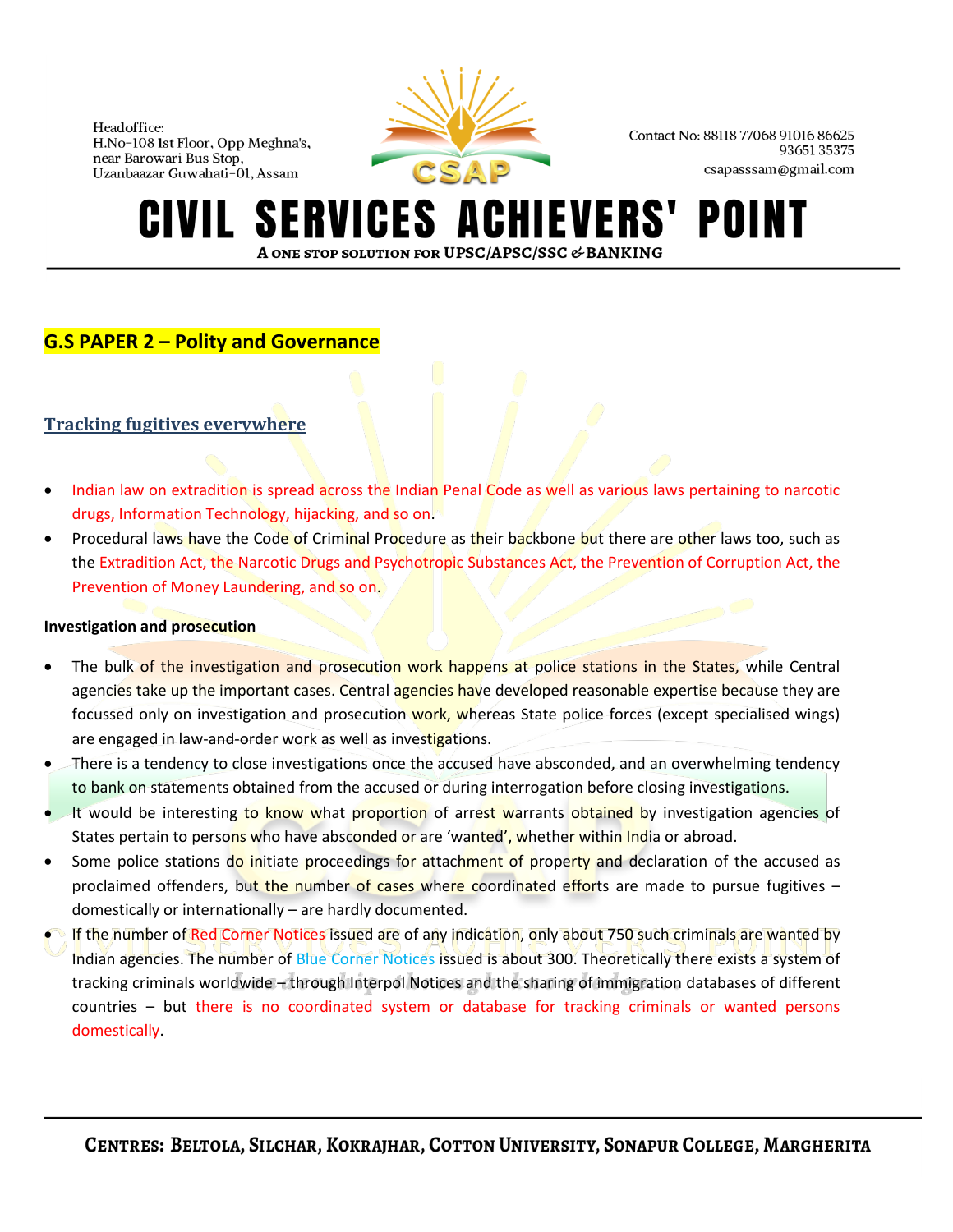

Contact No: 88118 77068 91016 86625 9365135375 csapasssam@gmail.com

#### **SERVICES AO CHIEVERS'** POII IVIL. A ONE STOP SOLUTION FOR UPSC/APSC/SSC & BANKING

• In the absence of such a system, it is relatively easy for criminals from one police station/jurisdiction to melt into the population in any other area, almost undetected.

#### **Requirements**

- The creation of a nationwide database of wanted persons, which could be accessible for police agencies, the public and others (like passport and immigration authorities), is imperative.
- The Crime and Criminal Tracking Network and Systems and the National Intelligence Grid are efforts in the right direction, but more integration is desirable.
- Perhaps a nationwide system of 'Wanted Persons Notices', similar to Interpol Notices, is required, to help track fugitives domestically. Countries like the U.S. have functional inter-State extradition and fugitive tracking systems; India needs to set up such dedicated 'fugitive tracking units'.
- There needs to be enhanced integration between immigration agencies, State police agencies, Interpol-New Delhi, the External Afairs Ministry and Home Ministry and central investigation agencies.
- Intelligence agencies also need to pool in.
- What may also help India plug loopholes is sharing its 'wanted' database or providing access to it to foreign embassies on a reciprocal basis or through treaties or arrangements.
- All this will help detect possible plans of criminals to abscond abroad. Signing of more bilateral and multilateral conventions on criminal matters would help plug legal infirmities.
- Signing bilateral agreements on cooperation in policing matters would also help.
- All relevant legal processes and requirements should be incorporated into one consolidated law on international cooperation. The entire gamut of activities pertaining to fugitives, from investigation to extradition, needs to be incorporated into a specialised set-up with an Integrated International Cooperation Division (IICD) at the top.
- The IICD should have linkages with proposed fugitive tracking units at the State level. This would ensure that requisite expertise and forward-and backward linkages are created. Making systems watertight would deter criminals from hoodwinking the law.

Leadership through knowledge...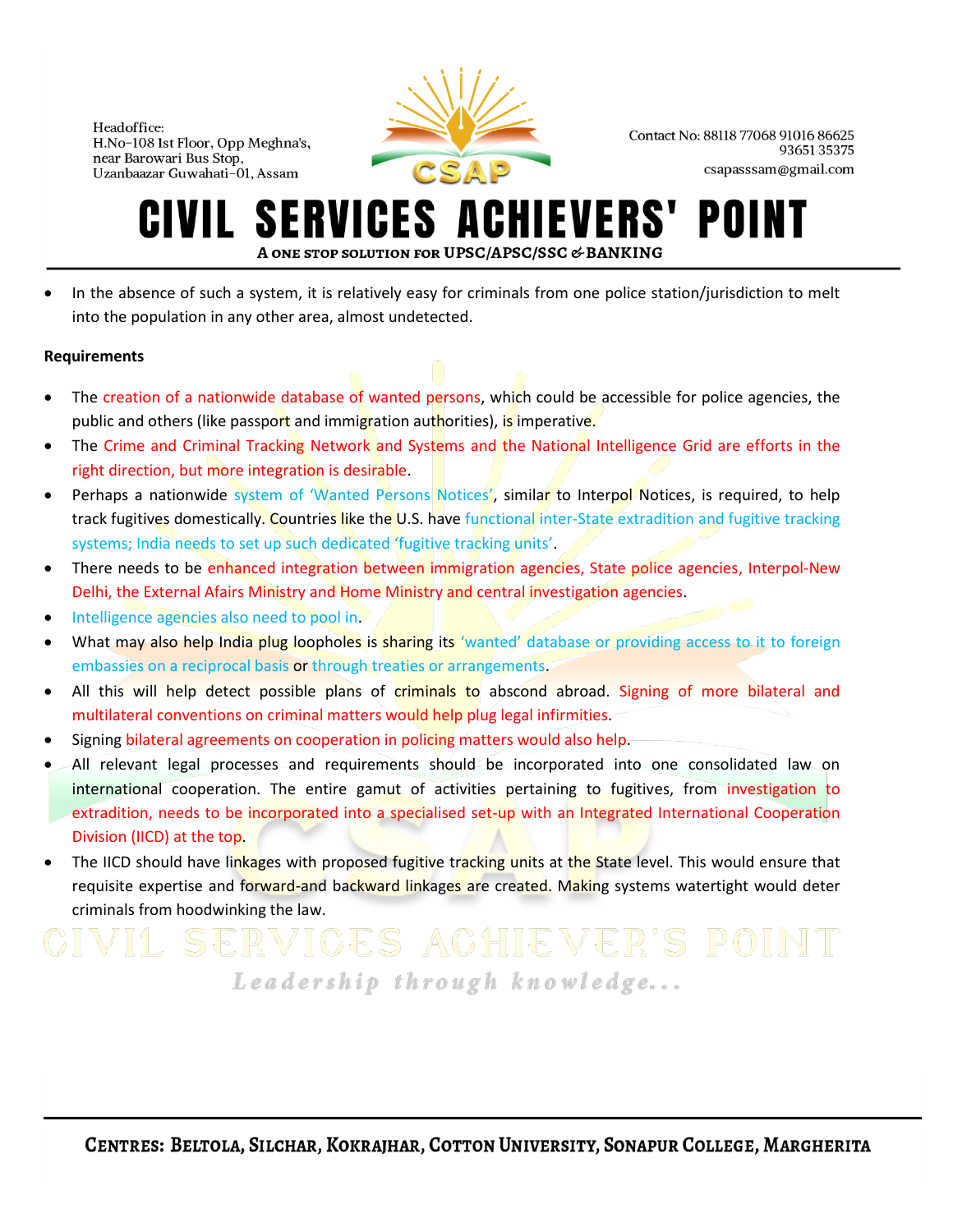

Contact No: 88118 77068 91016 86625 9365135375 csapasssam@gmail.com

#### **SERVICES A IEVERS'** POI A ONE STOP SOLUTION FOR UPSC/APSC/SSC & BANKING

#### **G.S PAPER 3 – Economy**

#### **A blip**

- Entering its fifth year, India's Goods and Services Tax (GST) system reported a blip in revenue collections for June, breaking an eight-month streak of over ₹1-lakh crore in tax receipts.
- GST revenues tanked to a tad less than ₹93,000 crore last month the lowest in 10 months after a record ₹1.41-lakh crore in April and a relatively tepid ₹1.02-lakh crore in May.
- Generally, the June revenue reflects transactions that occurred in May. With the second wave of the pandemic in full flourish and States enforcing rigorous restrictions on most activities in May, the numbers are not really surprising.
- However, as May GST compliance dates for smaller taxpayers were extended till early July, some of this revenue also reflects April's sales. Thus, the actual GST income attributable to May's economic activity would be lower than June's gross GST kitty.
- This is also reflected in the generation of e-way bills, which fell by a sharp 30% in May compared to April, while the sequential decline in revenues was not as steep.
- With caseloads declining over June and restrictions being pulled back gradually, revenues should pick up next month with 5.5 crore e-way bills generated in June from 3.99 crore in May.
- Despite the slowdown in May-June, GST collections in the Q1 of 2021-22 have been healthier than prepandemic levels, confirming that this year's restrictions driven by States have inflicted less economic costs than the national lockdown at a few hours' notice, in 2020.
- While the second wave setbacks have shaken up business and consumer sentiment, average monthly revenues of over ₹1-lakh crore — which Finance Minister Nirmala Sitharaman has termed the 'new normal' for GST — could perhaps sustain through the year, if there is no dramatic resurgence of the pandemic and vaccinations are ramped up as promised.jp  $t h r o u g h$   $k n o w l e d g e ...$
- This should give some fiscal breathing room for the Centre and States, but neither can afford to sit back.
- Structural corrections in the GST regime and the inclusion of petroleum and electricity may take longer, but there is enough that needs immediate attention.